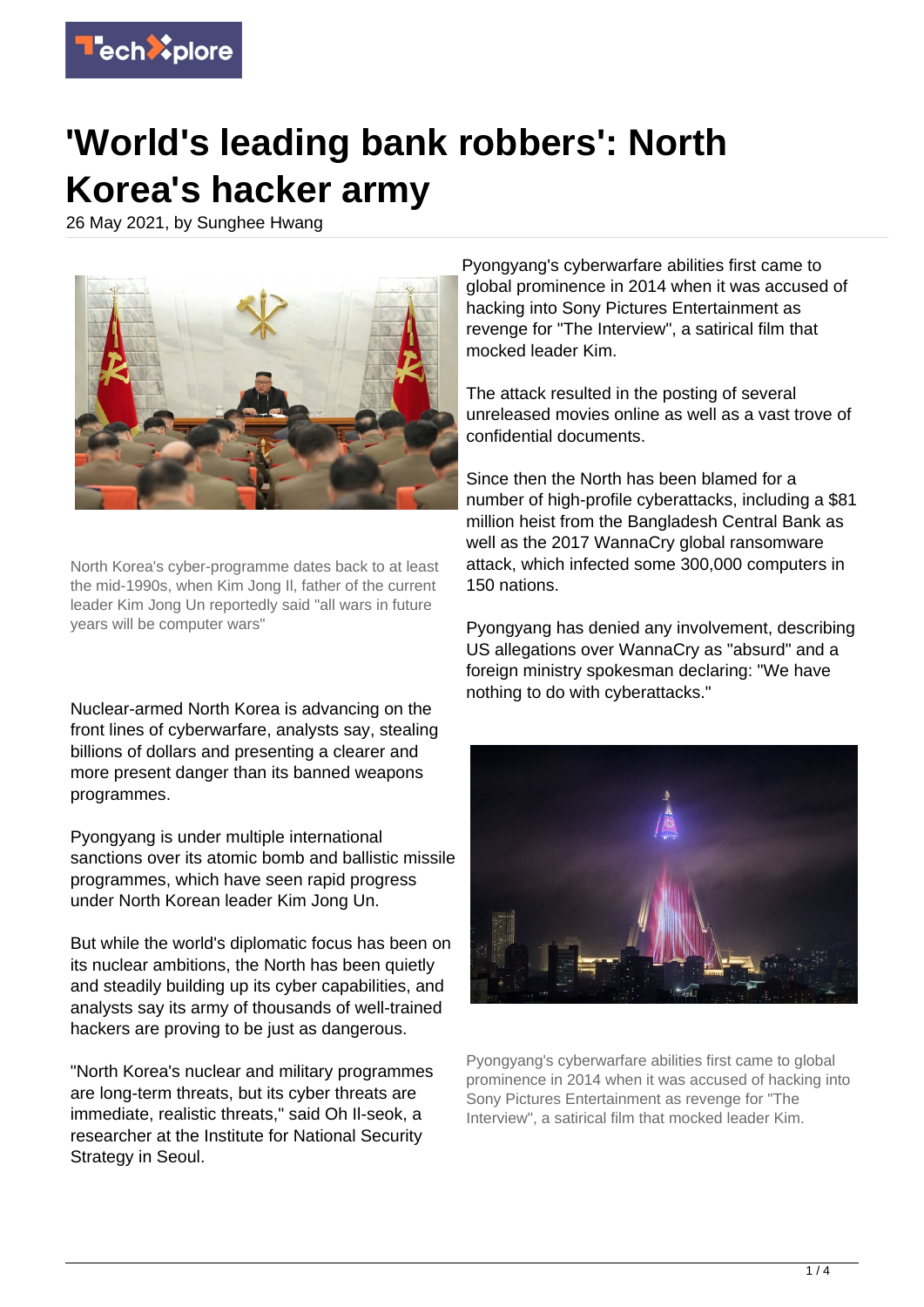

But the US Justice Department in February indicted three North Koreans on charges of "participating in a wide-ranging criminal conspiracy to conduct a series of destructive cyberattacks".

In its 2021 Annual Threat Assessment Report, Washington acknowledged that Pyongyang "probably possesses the expertise to cause temporary, limited disruptions of some critical infrastructure networks" across the United States.

The North's cyber programme "poses a growing espionage, theft, and attack threat," said the document from the Office of the Director of National Intelligence.

It accused Pyongyang of stealing hundreds of millions of dollars from financial institutions and cryptocurrency exchanges, "probably to fund government priorities, such as its nuclear and missile programs".



North Korea has been blamed for a number of highprofile cyberattacks, including a \$81 million heist from the Bangladesh Central Bank as well as the 2017 WannaCry global ransomware attack, which infected some 300,000 computers in 150 nations.

## **'The best defence'**

North Korea's cyber-programme dates back to at least the mid-1990s, when then-leader Kim Jong Il reportedly said "all wars in future years will be computer wars".

Today Pyongyang's 6,000-strong cyberwarfare unit, known as Bureau 121, operates from several countries including Belarus, China, India, Malaysia and Russia, according to a US military report published in July 2020.

Scott Jarkoff of cybersecurity firm CrowdStrike rates them highly: "They are extremely sophisticated, dedicated, and capable of conducting advanced attacks."

Bureau 121 recruits are trained in different coding languages and operating systems at special establishments such as Mirim University, said former student Jang Se-yul, who defected in 2007.

Now known as the University of Automation, it takes in only 100 students a year from among the North's highest-scoring schoolchildren.

"We were taught that we had to be prepared against America's cyberwarfare capabilities," Jang told AFP.

"Ultimately, we were taught that we had to develop our own hacking programmes since attacking the enemy's operating system is the best defence."

Cyberwarfare is particularly appealing for small, poor countries like the North that are "outgunned in terms of equipment such as planes, tanks and other modern weapons systems", said Stimson Center researcher Martyn Williams.

"Hacking just requires a computer and Internet connection."

## **Keyboards over guns**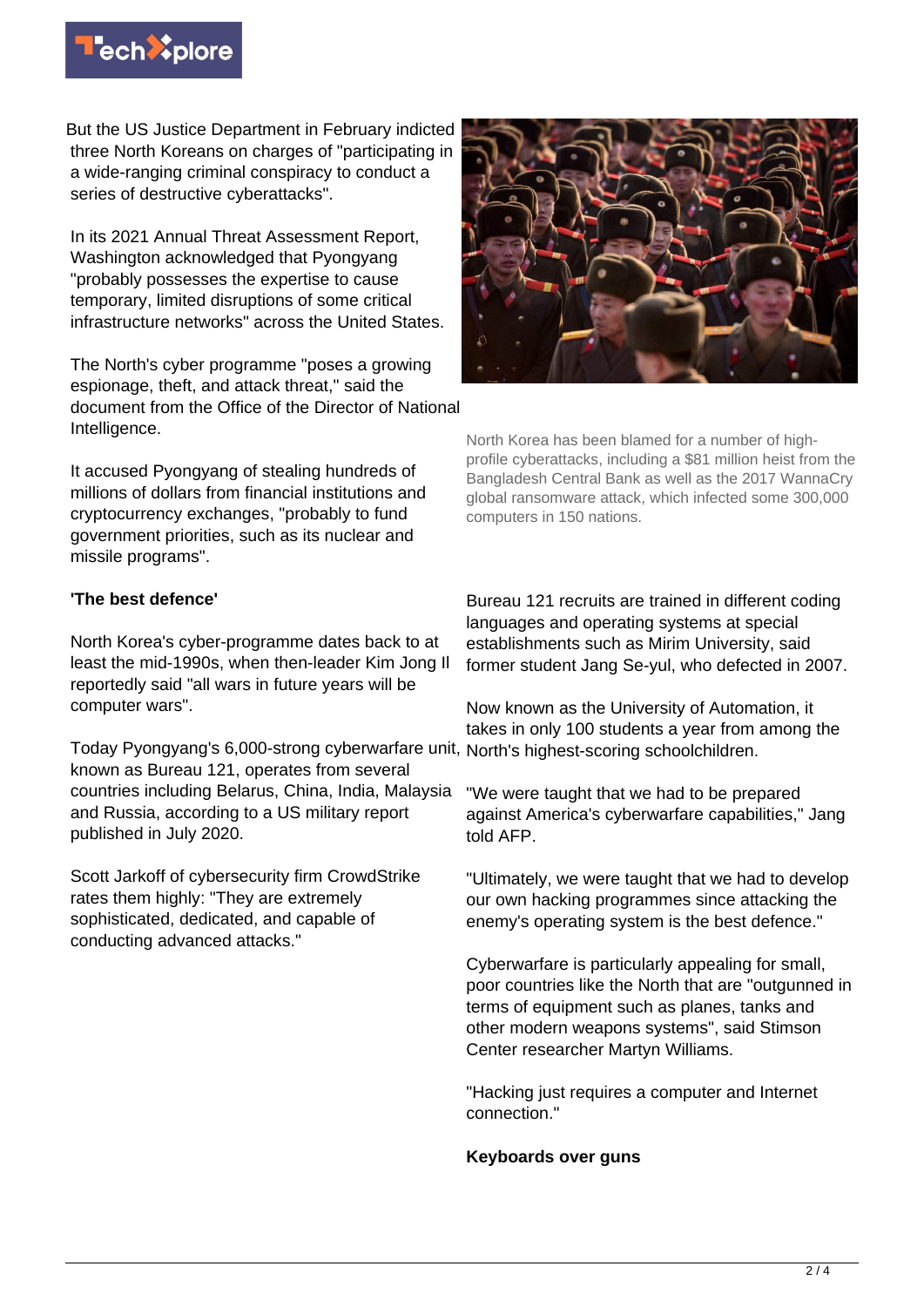

Most state-sponsored hacking groups are mainly used for espionage purposes, but experts say North Korea is unusual in also deploying its cyber capabilities for financial gain.



Most state-sponsored hacking groups are mainly used for espionage purposes, but experts say North Korea is unusual in also deploying its cyber capabilities for financial gain.

Pyongyang has blockaded itself to protect against the coronavirus pandemic, adding to the pressure on its economy, and has for years sought to earn foreign currency by multiple means.

And Williams added: "Stealing it is a lot faster and potentially more lucrative than doing business, especially if you have skilled hackers."

The February US indictment accused the three North Koreans of stealing more than \$1.3 billion worth of money and cryptocurrency from financial institutions and companies.

When it was issued Assistant Attorney General John Demers called North Korea's operatives "the world's leading bank robbers", adding they were "using keyboards rather than guns, stealing digital wallets of cryptocurrency instead of sacks of cash".

The rise of cryptocurrencies such as Bitcoin have presented hackers globally with a whole new range of increasingly lucrative targets.

In addition, said Jarkoff, their decentralised networks were a particular bonus for the North, offering a way to circumvent financial sanctions.

"This allows North Korea to easily launder money back into the country, outside the control of the global banking system," he said.

"Cryptocurrency is attractive because it is uncontrolled, borderless, and relatively anonymous."

© 2021 AFP